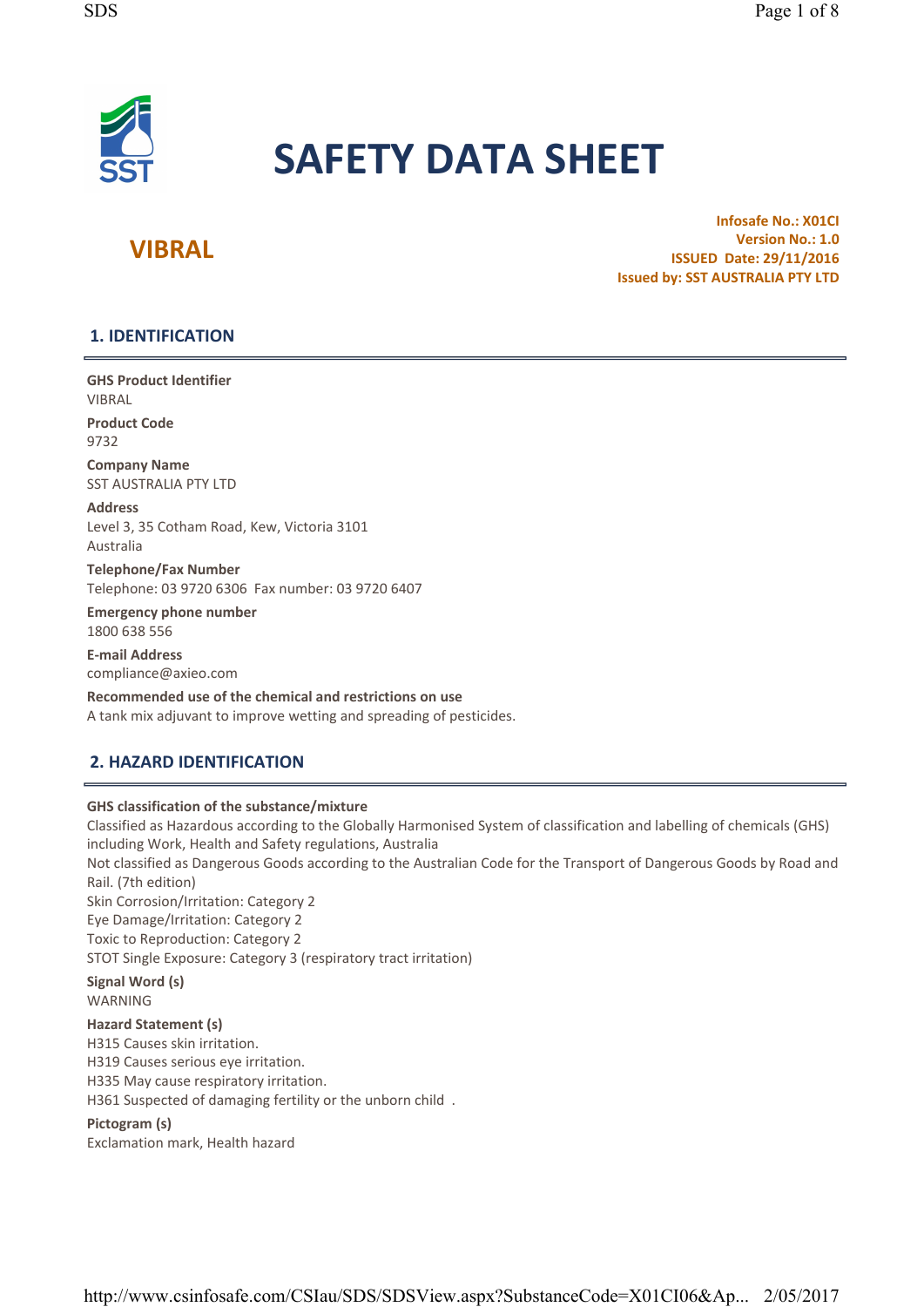

#### Precautionary statement – Prevention

P201 Obtain special instructions before use. P202 Do not handle until all safety precautions have been read and understood. P261 Avoid breathing dust/fume/gas/mist/vapours/spray. P264 Wash contaminated skin thoroughly after handling. P271 Use only outdoors or in a well-ventilated area. P280 Wear protective gloves/protective clothing/eye protection/face protection.

### Precautionary statement – Response

P312 Call a POISON CENTER or doctor/physician if you feel unwell.

P308+P313 IF exposed or concerned: Get medical advice/attention.

P304+P340 IF INHALED: Remove victim to fresh air and keep at rest in a position comfortable for breathing.

P305+P351+P338 IF IN EYES: Rinse cautiously with water for several minutes. Remove contact lenses, if present and easy to do. Continue rinsing.

P337+P313 If eye irritation persists: Get medical advice/attention.

P362 Take off contaminated clothing and wash before reuse.

P302+P352 IF ON SKIN: Wash with plenty of soap and water.

P332+P313 If skin irritation occurs: Get medical advice/attention.

### Precautionary statement – Storage

P405 Store locked up.

P403+P233 Store in a well-ventilated place. Keep container tightly closed.

### Precautionary statement – Disposal

P501 Dispose of contents/container to an approved waste disposal plant.

# 3. COMPOSITION/INFORMATION ON INGREDIENTS

### Ingredients

| <b>Name</b>                                                                                                                                                              | <b>CAS</b>      | <b>Proportion</b> |
|--------------------------------------------------------------------------------------------------------------------------------------------------------------------------|-----------------|-------------------|
| Distillates, petroleum, hydrotreated light paraffinic                                                                                                                    | 64742-55-8      | $30 - 60%$        |
| Poly(oxy- 1, 2- ethanediyl), . alpha. - hexadecyl- . omega. -<br>hydroxy-, mixture with (Z) - . alpha. - 9- octadecenyl-.<br>omega. - hydroxypoly(oxy- 1, 2- ethanediyl) | $8065 - 81 - 4$ | $1 - 20%$         |
| 2- Ethylhexanol                                                                                                                                                          | $104 - 76 - 7$  | $1 - 15%$         |
| Ethoxylated nonylphenol                                                                                                                                                  | $9016 - 45 - 9$ | $1 - 10\%$        |
| Alcohols, C16-18 and C18- unsaturated                                                                                                                                    | 68002-94-8      | $1 - 10\%$        |

# **4. FIRST-AID MEASURES**

### Inhalation

If inhaled, remove affected person from contaminated area. Apply artificial respiration if not breathing. Seek medical attention.

### Ingestion

Do not induce vomiting. Wash out mouth thoroughly with water. Seek immediate medical attention.

### Skin

Remove all contaminated clothing immediately. Wash affected area thoroughly with soap and water. Wash contaminated clothing before reuse or discard. Seek medical attention.

### Eye contact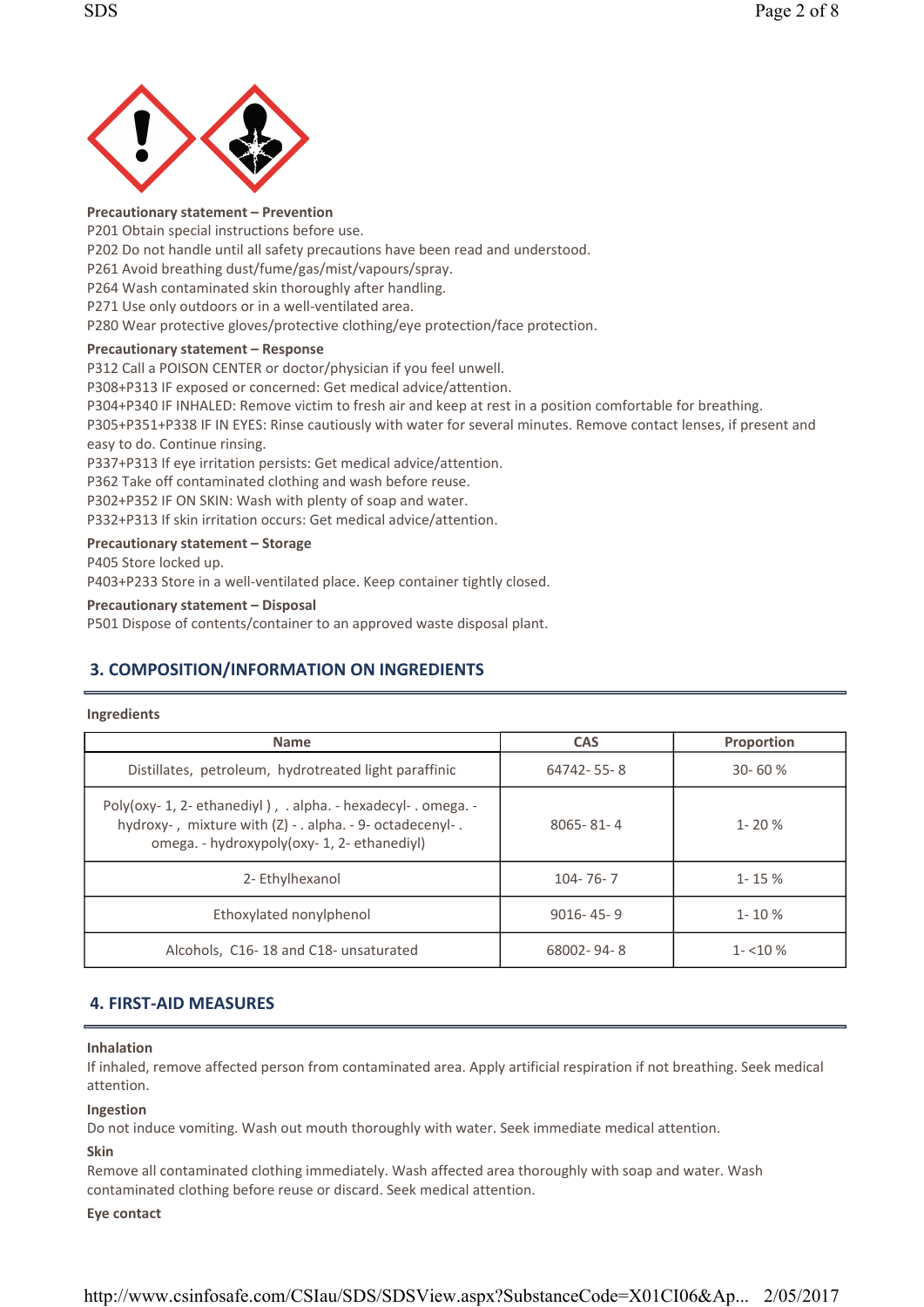If in eyes, hold eyelids apart and flush the eyes continuously with running water. Remove contact lenses. Continue flushing for several minutes until all contaminants are washed out completely. Seek medical attention.

### First Aid Facilities

Eyewash, safety shower and normal washroom facilities.

Advice to Doctor

Treat symptomatically.

### Other Information

For advice in an emergency, contact a Poisons Information Centre or a doctor at once. (131 126)

# 5. FIRE- FIGHTING MEASURES

### Suitable Extinguishing Media

For large fires use water fog, fine water spray or foam. For small fires use foam, dry chemical, carbon dioxide or water spray.

### Unsuitable Extinguishing Media

Do not use water jet.

### Hazards from Combustion Products

Under fire conditions this product may emit toxic and/or irritating fumes, smoke and gases including carbon monoxide, carbon dioxide and oxides of nitrogen.

# Specific Hazards Arising From The Chemical

This product will burn if exposed to fire.

Hazchem Code None Allocated

Decomposition Temperature

Not available

### Precautions in connection with Fire

Fire fighters should wear Self-Contained Breathing Apparatus (SCBA) operated in positive pressure mode and full protective clothing to prevent exposure to vapours or fumes. Water spray may be used to cool down heat-exposed containers. Fight fire from safe location. This product should be prevented from entering drains and watercourses.

# 6. ACCIDENTAL RELEASE MEASURES

### Emergency Procedures

Wear appropriate personal protective equipment and clothing to prevent exposure. Extinguish or remove all sources of ignition and stop leak if safe to do so. Increase ventilation. Evacuate all unprotected personnel. If possible contain the spill. Place inert absorbent, non-combustible material onto spillage. Use clean non-sparking tools to collect the material and place into suitable labelled containers for subsequent recycling or disposal. Dispose of waste according to the applicable local and national regulations. If contamination of sewers or waterways occurs inform the local water and waste management authorities in accordance with local regulations.

# 7. HANDLING AND STORAGE

### Precautions for Safe Handling

Avoid inhalation of vapours and mists, and skin or eye contact. Use only in a well ventilated area. Keep containers sealed when not in use. Prevent the build up of mists or vapours in the work atmosphere. Do not use near ignition sources. Do not pressurise, cut, heat or weld containers as they may contain hazardous residues. Maintain high standards of personal hygiene i.e. washing hands prior to eating, drinking, smoking or using toilet facilities. Avoid exposure. Do not handle until all safety precautions have been read and understood. It is recommended that pregnant or breastfeeding women should not handle this product unless adequate exposure protection can be assured at all times. Female personnel planning pregnancy should be made aware of the potential risks.

### Conditions for safe storage, including any incompatibilities

Store in a cool, dry, well-ventilated area away from sources of ignition, oxidising agents, strong acids, foodstuffs, and clothing. Keep containers closed when not in use, securely sealed and protected against physical damage. Inspect regularly for deficiencies such as damage or leaks. Have appropriate fire extinguishers available in and near the storage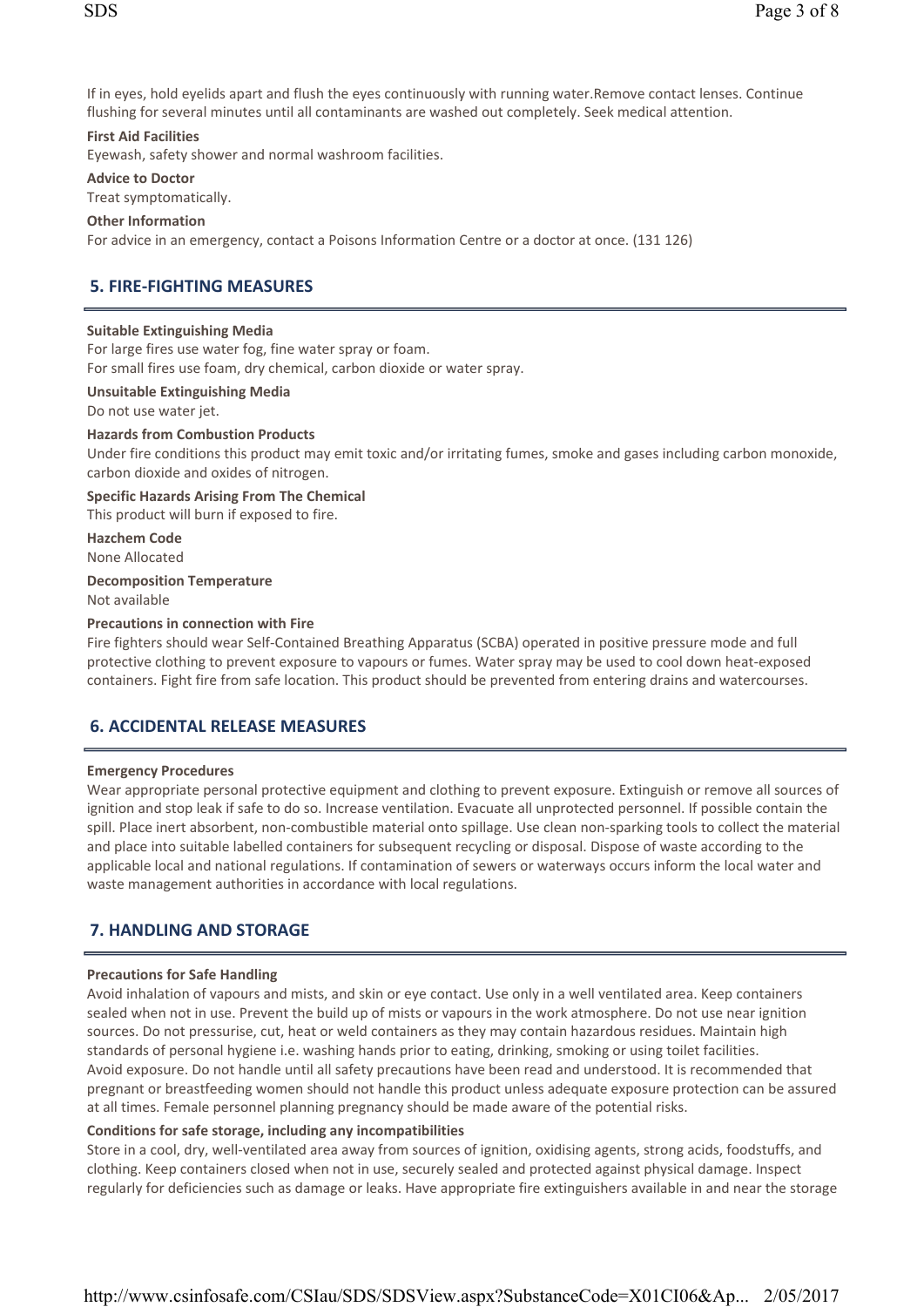area. Take precautions against static electricity discharges. Use proper grounding procedures. Ensure that storage conditions comply with applicable local and national regulations.

For information on the design of the storeroom, reference should be made to Australian Standard AS1940 - The storage and handling of flammable and combustible liquids. Reference should also be made to all applicable local and national regulations.

### Storage Regulations

Classified as a Class C2 (COMBUSTIBLE LIQUID) for the purpose of storage and handling, in accordance with the requirements of AS1940.

# 8. EXPOSURE CONTROLS/PERSONAL PROTECTION

### Occupational exposure limit values

No Exposure Limit Established

### Biological Limit Values

No biological limits allocated.

### Appropriate Engineering Controls

This substance is hazardous and should be used with a local exhaust ventilation system, drawing vapours away from workers' breathing zone. A flame-proof exhaust ventilation system is required. If the engineering controls are not sufficient to maintain concentrations of vapours/mists below the exposure standards, suitable respiratory protection must be worn. Refer to relevant regulations for further information concerning ventilation requirements.

### Respiratory Protection

If engineering controls are not effective in controlling airborne exposure then an approved respirator with a replaceable vapor/mist filter should be used. Refer to relevant regulations for further information concerning respiratory protective requirements.

Reference should be made to Australian Standards AS/NZS 1715, Selection, Use and Maintenance of Respiratory Protective Devices; and AS/NZS 1716, Respiratory Protective Devices, in order to make any necessary changes for individual circumstances.

### Eye Protection

Safety glasses with side shields, chemical goggles or full-face shield as appropriate should be used. Final choice of appropriate eye/face protection will vary according to individual circumstances. Eye protection devices should conform to relevant regulations.

Eye protection should conform with Australian/New Zealand Standard AS/NZS 1337 - Eye Protectors for Industrial Applications.

### Hand Protection

Wear gloves of impervious material . Final choice of appropriate gloves will vary according to individual circumstances i. e. methods of handling or according to risk assessments undertaken. Occupational protective gloves should conform to relevant regulations.

Reference should be made to AS/NZS 2161.1: Occupational protective gloves - Selection, use and maintenance.

### Body Protection

Suitable protective workwear, e.g. cotton overalls buttoned at neck and wrist is recommended. Chemical resistant apron is recommended where large quantities are handled.

### Other Information

No exposure standards have been established for this material, however, the TWA exposure standards for refined mineral oil mist is  $5mg/m<sup>3</sup>$ . As with all chemicals, exposure should be kept to the lowest possible levels. Typical PEL:  $0.2 \text{ mg/m}^3$ 

TWA (Time Weighted Average): The average airborne concentration of a particular substance when calculated over a normal eight-hour working day, for a five-day week.

Source: Safe Work Australia

# 9. PHYSICAL AND CHEMICAL PROPERTIES

Form Liquid Appearance

Pale yellow liquid Colour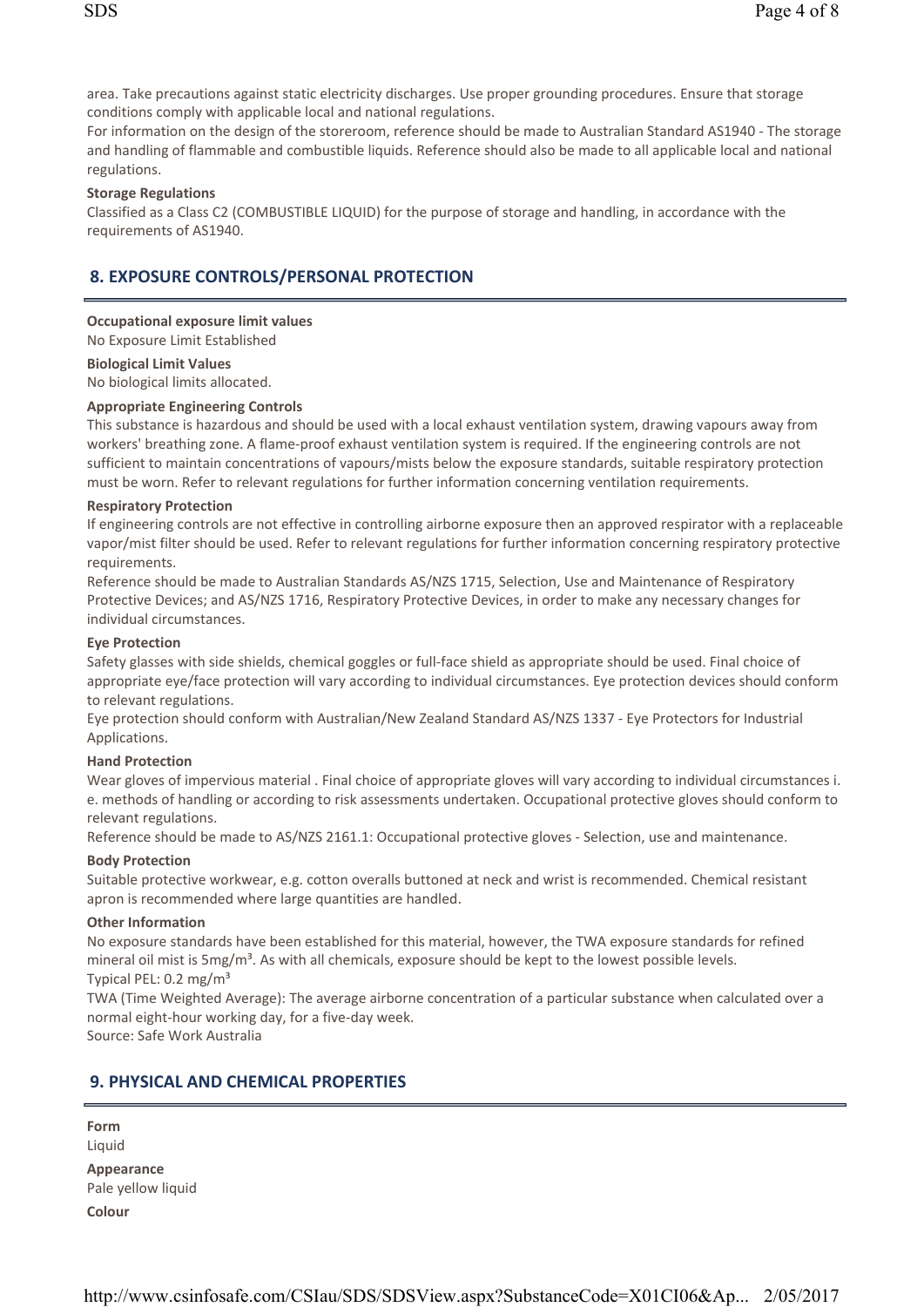Pale yellow **Odour** Mild Decomposition Temperature Not available Melting Point Not available Boiling Point Not available Solubility in Water Not available Specific Gravity  $0.87(20°C)$ pH Not available Vapour Pressure Not available Vapour Density (Air=1) Not available Evaporation Rate Not available Odour Threshold Not available Viscosity Refer to Section 9: Kinematic Viscosity and Dynamic Viscosity Volatile Component Not available Partition Coefficient: n- octanol/water Not available **Flash Point** Not available Flammability Non Flammable **Auto-Ignition Temperature** Not available Flammable Limits - Lower Not available Flammable Limits - Upper Not available Explosion Properties Not available Oxidising Properties Not available Kinematic Viscosity Not available Dynamic Viscosity Not available

# 10. STABILITY AND REACTIVITY

### Reactivity

Refer to Section 10: Possibility of hazardous reactions Chemical Stability Stable under normal conditions of storage and handling.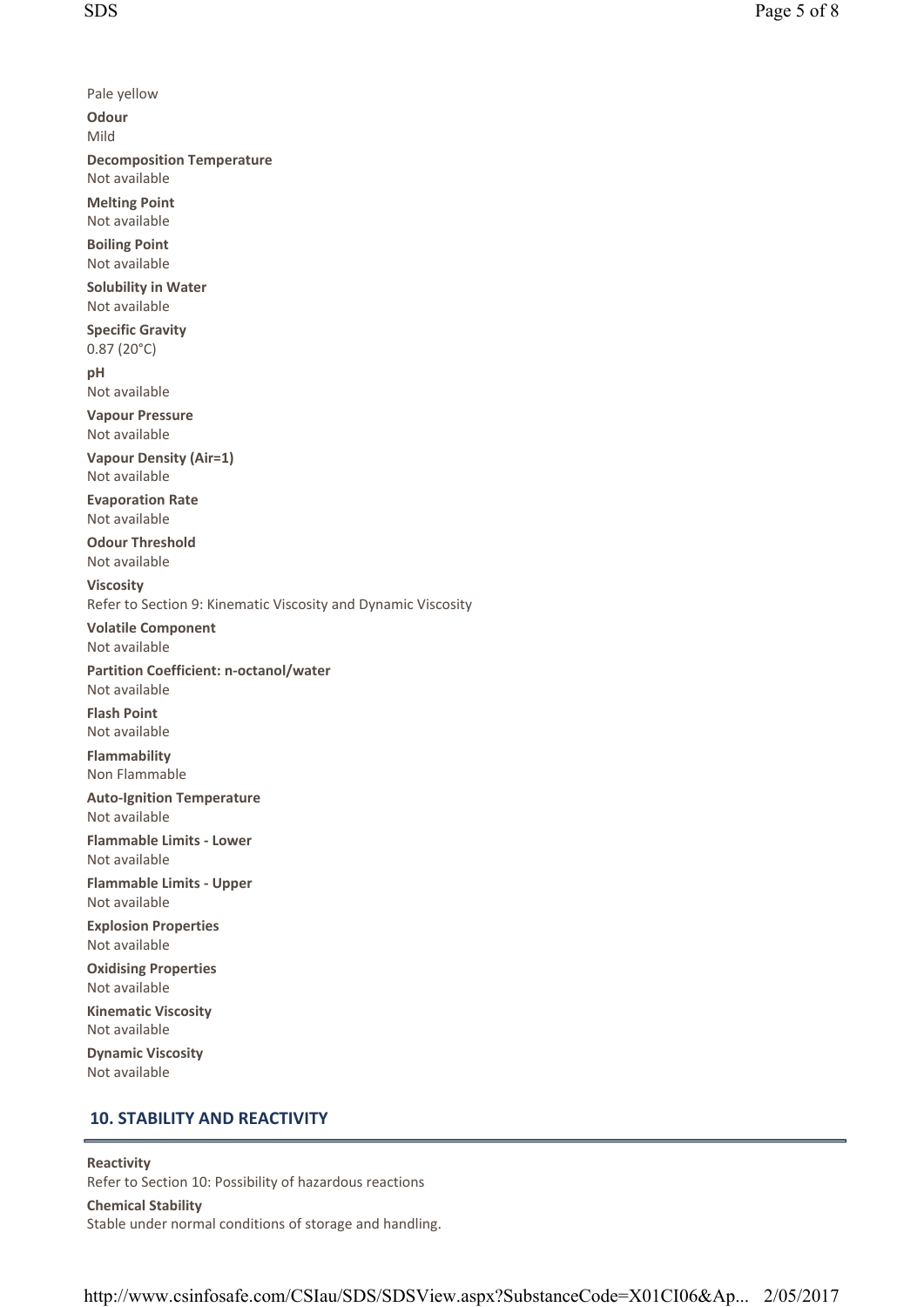### Conditions to Avoid

Heat, open flames and other sources of ignition. Excessive heat will lead to accelerated oxidative degradation

### Incompatible materials

Strong oxidising agents.

### Hazardous Decomposition Products

Thermal decomposition may result in the release of toxic and/or irritating fumes including: carbon dioxide and carbon monoxide.

### Possibility of hazardous reactions

Reacts with incompatible materials.

### Hazardous Polymerization

Not available

# 11. TOXICOLOGICAL INFORMATION

### Toxicology Information

No toxicity data available for this material.

### Ingestion

Ingestion of this product may irritate the gastric tract causing nausea and vomiting.

### Inhalation

May cause respiratory irritation. Inhalation of product vapours can cause irritation of the nose, throat and respiratory system.

### Skin

Causes skin irritation. Skin contact will cause redness, itching and swelling. Repeated exposure may cause skin dryness and cracking and may lead to dermatitis.

### Eye

Causes serious eye irritation. On eye contact this product will cause tearing, stinging, blurred vision, and redness.

# Respiratory sensitisation

Not expected to be a respiratory sensitiser.

### Skin Sensitisation

Not expected to be a skin sensitiser.

### Germ cell mutagenicity

Not considered to be a mutagenic hazard.

### Carcinogenicity

Not considered to be a carcinogenic hazard.

### Reproductive Toxicity

Suspected of damaging fertility or the unborn child. Classified as a suspected human reproductive or developmental toxicant.

### STOT-single exposure May cause respiratory irritation.

### STOT-repeated exposure

Not expected to cause toxicity to a specific target organ.

### Aspiration Hazard Not expected to be an aspiration hazard.

# 12. ECOLOGICAL INFORMATION

### **Ecotoxicity**

No ecological data available for this material. Persistence and degradability The substance is expected to be readily biodegradable according to the AS 4351 Part 2 test method. **Mobility** Not available Bioaccumulative Potential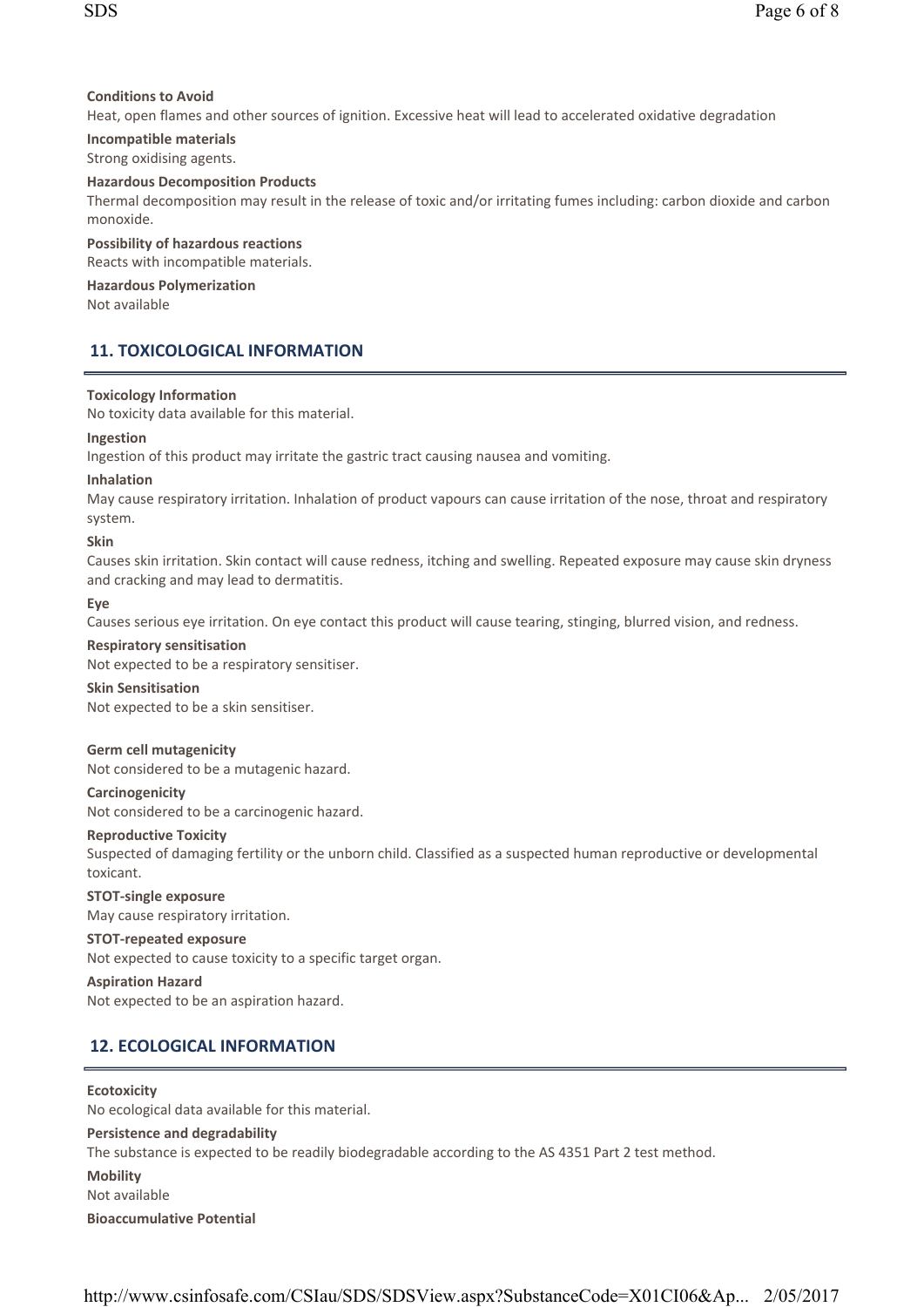Not available **Other Adverse Effects** Not available Environmental Protection Do not discharge this material into waterways, drains and sewers.

# 13. DISPOSAL CONSIDERATIONS

### Disposal considerations

The disposal of the spilled or waste material must be done in accordance with applicable local and national regulations.

# 14. TRANSPORT INFORMATION

### Transport Information

Not classified as Dangerous Goods according to the Australian Code for the Transport of Dangerous Goods by Road and Rail. (7th edition)

Not classified as Dangerous Goods by the criteria of the International Air Transport Association (IATA) Dangerous Goods Regulations for transport by air.

Not classified as Dangerous Goods by the criteria of the International Maritime Dangerous Goods Code (IMDG Code) for transport by sea.

U. N. Number None Allocated

UN proper shipping name None Allocated

Transport hazard class(es) None Allocated

Hazchem Code None Allocated

Special Precautions for User Not available

UN Number (Air Transport, ICAO) None Allocated

IATA/ICAO Proper Shipping Name Not dangerous for conveyance under IATA code

IATA/ICAO Hazard Class None Allocated

IMDG UN No None Allocated

IMDG Proper Shipping Name Not dangerous for conveyance under IMO/IMDG code IMDG Hazard Class

None Allocated

IMDG Marine pollutant No Transport in Bulk

Not available

# 15. REGULATORY INFORMATION

### Regulatory information

Classified as Hazardous according to the Globally Harmonised System of classification and labelling of chemicals (GHS) including Work, Health and Safety regulations, Australia Classified as a Scheduled Poison according to the Standard for the Uniform Scheduling of Medicines and Poisons (SUSMP)